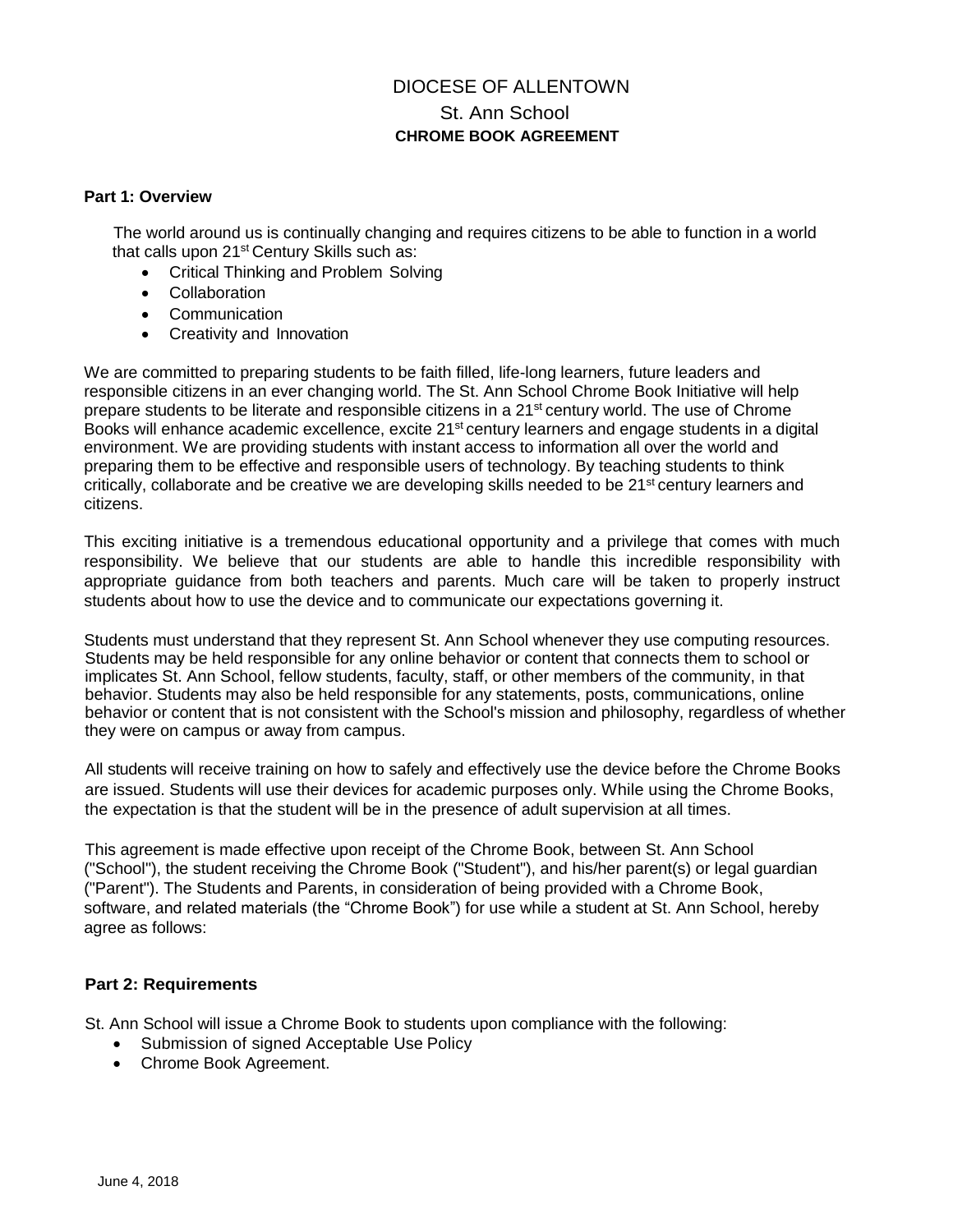### **Part3: Ownership:**

St. Ann retains sole right of possession of the Chrome Book and grants the permission to the Student to use the Chrome Book according to the guidelines set forth in this document.

### **Part 4: Equipment:**

All Chrome Books include a power supply and apps. St. Ann School will retain record of the serial number on a student's Chrome Book. St. Ann School retains ownership of all supplied equipment. Students will be responsible for maintaining the equipment provided and keeping it in good working condition. All devices will be returned to Technology Coordinator at the conclusion of the school year for maintenance. Missing items will result in a fee.

### **Part 5: Proper Care of Equipment:**

Chrome Books will need to be placed safely in their carry bag for transportation. Students will receive proper instruction on how to transport devices. They may not be used while walking. Students may only use the devices in the classroom. Devices must be returned to the Chrome Book charging carts at the end of the day. The carry bag is to be left in the classroom each day.

Never attempt to repair or reconfigure the Chrome Book. Under no circumstances are you to open or tamper with the internal components of the Chrome Book. Student Chrome Books in need of repair must be reported to the technology department immediately.

### *General Care Guidelines:*

- Do not write, draw, paint, place stickers or labels or otherwise deface your Chrome Book or Chrome Book bag. Remember, the Chrome Book is the property of St. Ann School.
- Never put weight on the Chrome Book.
- Always carry the Chrome Book ina safe manner.
- Do not place any books or items on top of the Chrome Book.
- Be careful when transporting your Chrome Book .
- Liquids, food and other debris can damage the Chrome Book. Avoid eating or drinking while using the Chrome Book.
- Never leave your Chrome Book unsecured. Chrome Books should be kept in designated areas within the classroom. Chrome Books will be returned to the charging carts at the end of every day by the technology department. Unsupervised Chrome Books will be confiscated by staff, and disciplinary action may be taken.
- Students must transport their Chrome Books securely from class to class in the carrying bag provided by St. Ann School.
- DO NOT attempt to remove or interfere with the serial number or any identification placed on your Chrome Book.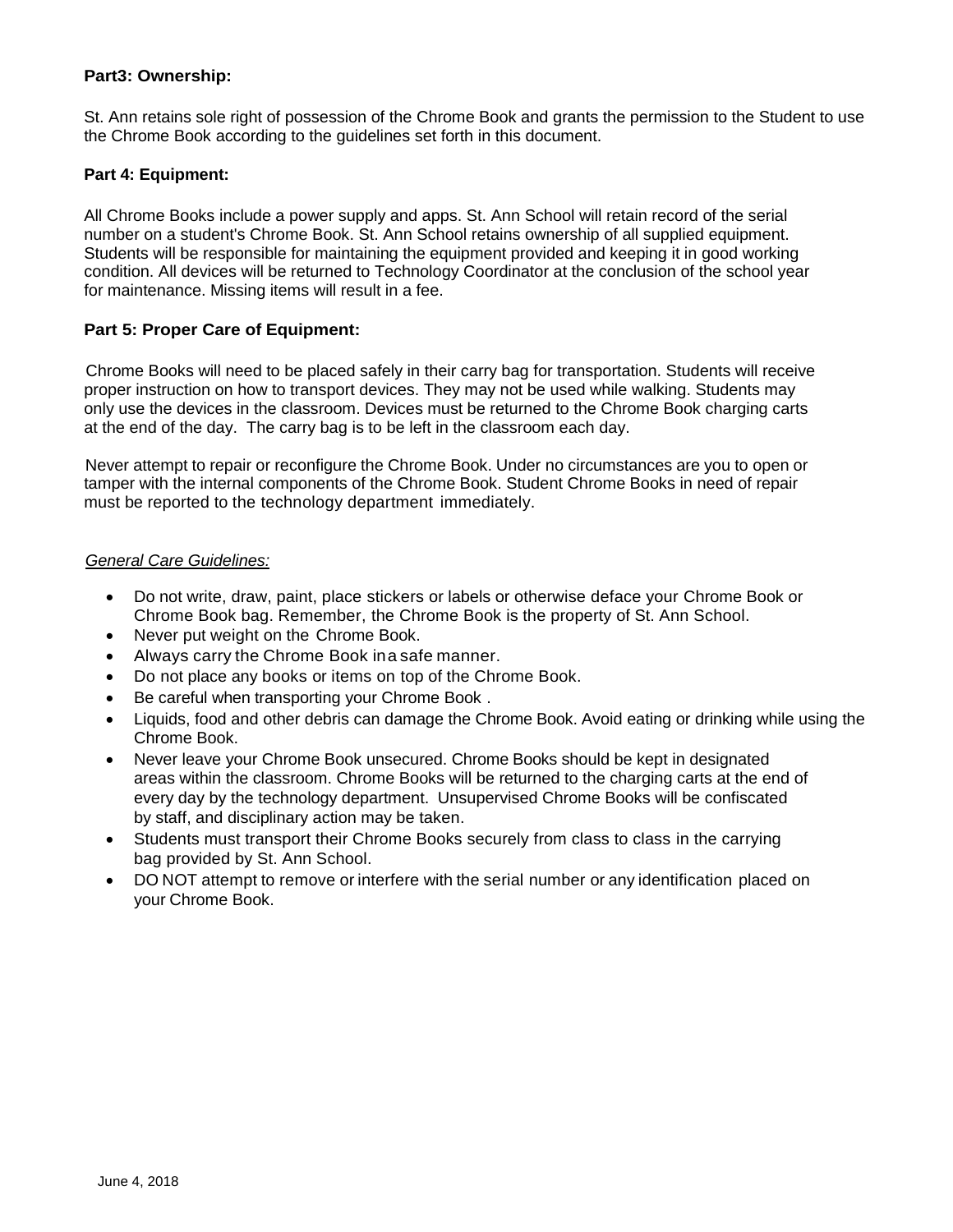### **Part 6: General Use of the Chrome Books**

- Students are expected to have their Chrome Book in class every day.
- A lost document is not an excuse for late or missing work.
- Chrome Book sound must be muted at all times unless permission is obtained from the teacher for instructional purposes.
- Do NOT delete any folders or files that you did not create or that you do not recognize. Deletion of files could result in Chrome Book failure and may result in your Chrome Book beingreimaged.
- Student Chrome Books will be subject to routine monitoring by teachers, administrators, and the Technology Coordinator. Users shall have no expectation of privacy while using St. Ann School electronic information resources including the contents of computer files or communication undertaken by way of the computers and/or network. Teachers and administrators may conduct an individual search of a student's computer, files, music, video, email or other related items if there is a suspicion that the School's policies or guidelines have been violated.
- **Obtain teacher permission before accessing the internet.**
- **During class time, students will only access apps or websites designated by the teacher.**
- Obtain teacher permission before printing.
- Under NO circumstances will the student install or uninstall any hardware, software or peripherals on the Chrome Book.
- Keep personal information about yourself or others off the Chrome Book.
- Keep all passwords to yourself.
- Do not allow others to use your personal accounts.
- Do NOT loan your Chrome Book to anyone.
- Notify a teacher or the Technology Coordinator if you suspect a problem with your Chrome Book.
- To prevent loss or damage, NEVER leave your Chrome Book unattended.

### *Examples* **of** *Inappropriate* **Use**

- **Transporting the Chrome Book without the carry bag.**
- **Accessing an app or website during class time that is not designated by the teacher.**
- **Arriving to class without their Chrome Book.**
- Deleting any folders or files you did not create or you do not recognize.
- Sharing login/password with another person.
- Logging on to another person's device without his/her permission.
- Using Chrome Books not assigned to you (teachers may allow students to look on with another student for instructional purposes).
- Removing labels and identifying stickers from the Chrome Book.
- Using proxy sites to bypass web filtering.
- Videoing or taking photographs on school property (not permitted unless related to aschool assignment).
- Emailing during class when not related to a school assignment.
- Using profanity
- Gaming
- Cheating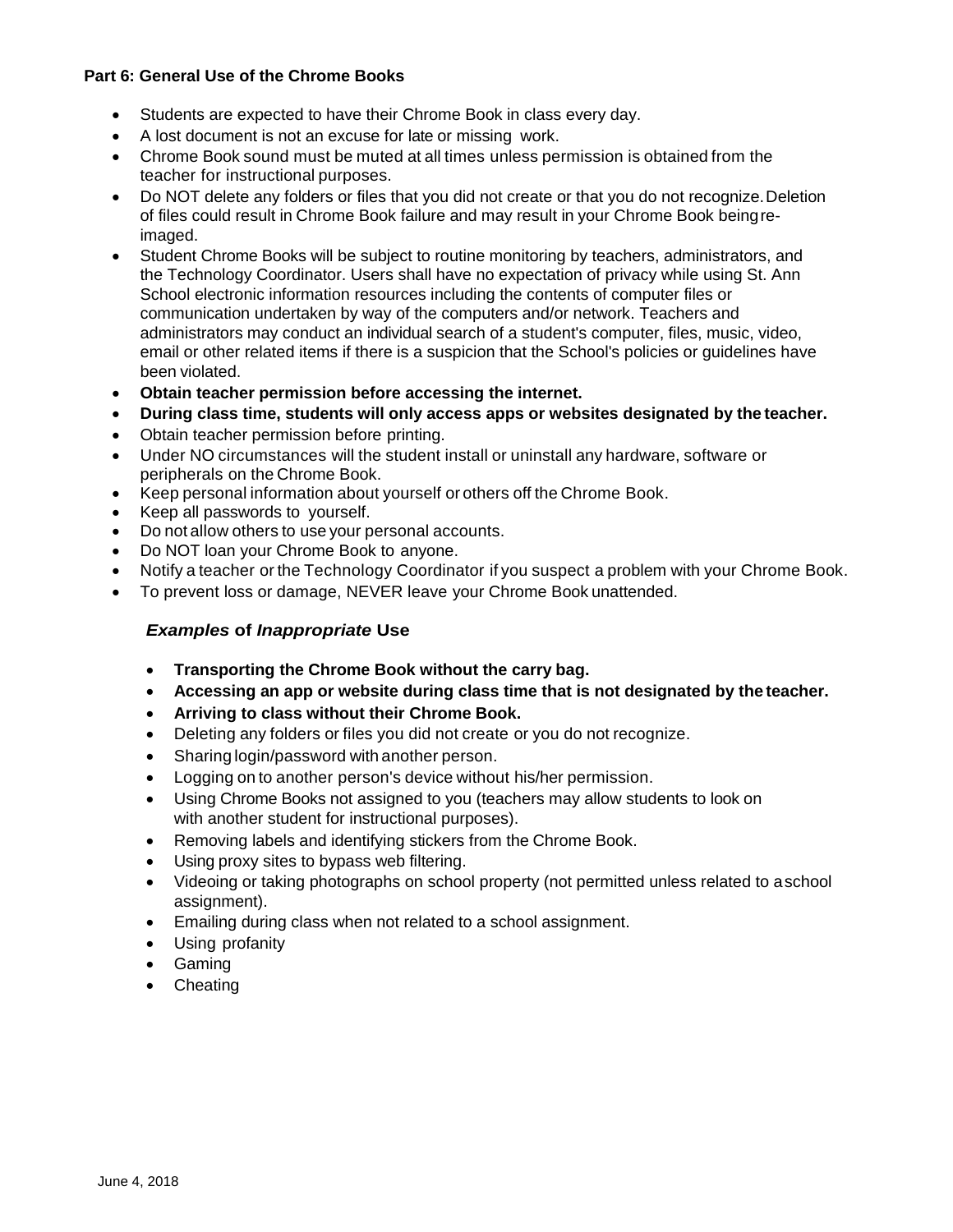### *Consequences include but are not limited to:*

- Level V Discipline Points
- Loss of technology privileges duration to be determined by teacher or administrator.
- Suspension
- Fee for repairs/replacement

### *Examples* **of** *Unacceptable Use*

- Repeat offense of any of the above.
- Inappropriate communication to the faculty or staff.
- Threats and/or cyber bullying of any kind.
- Using a Chrome Book to cause harm or commit a crime.
- Logging into a Chrome Book/application using a stolen login.
- Possession of inappropriate files.
- Pornography can be a felony offense and if so will be turned over to authorities.
- Manufacturing using a camera to create inappropriate pictures/movies.
- Distributing- sending/sharing inappropriate files with other individuals.
- Images of weapons.
- Gang related files.
- Bootleg movies or music.
- Intentional actions which are harmful or potentially harmful to the Chrome Book, charger, and/or Chrome Book bag.
- Habitual and intentional disregard for theChrome Book.

### *Consequences include but* **are** *not limited to:*

- **Loss of technology privileges duration to be determined by teacher or administrator.**
- **Suspension**
- **Expulsion**
- **Reporting to authorities**

## **Part 7: Substitution of Equipment**

In the event that a Chrome Book is inoperable, a loaner Chrome Book will be issued for use while the Student's Chrome Book is being repaired or replaced. This agreement remains in effect for such a substitute.

### **Part 8: Software Installation**

Students downloading apps on St. Ann School issued Chrome Books is a direct violation of the St. Ann School Acceptable Use Policy. Students who violate this policy will be subject to disciplinary action. All of the apps necessary for use with the device will be managed by St. Ann School personnel and will be downloaded on the device for students. Any apps downloaded by a student will be permanently erased from the device when detected. A list of educational apps to be used in the classroom will be made available for parents as they are identified by grade level teachers.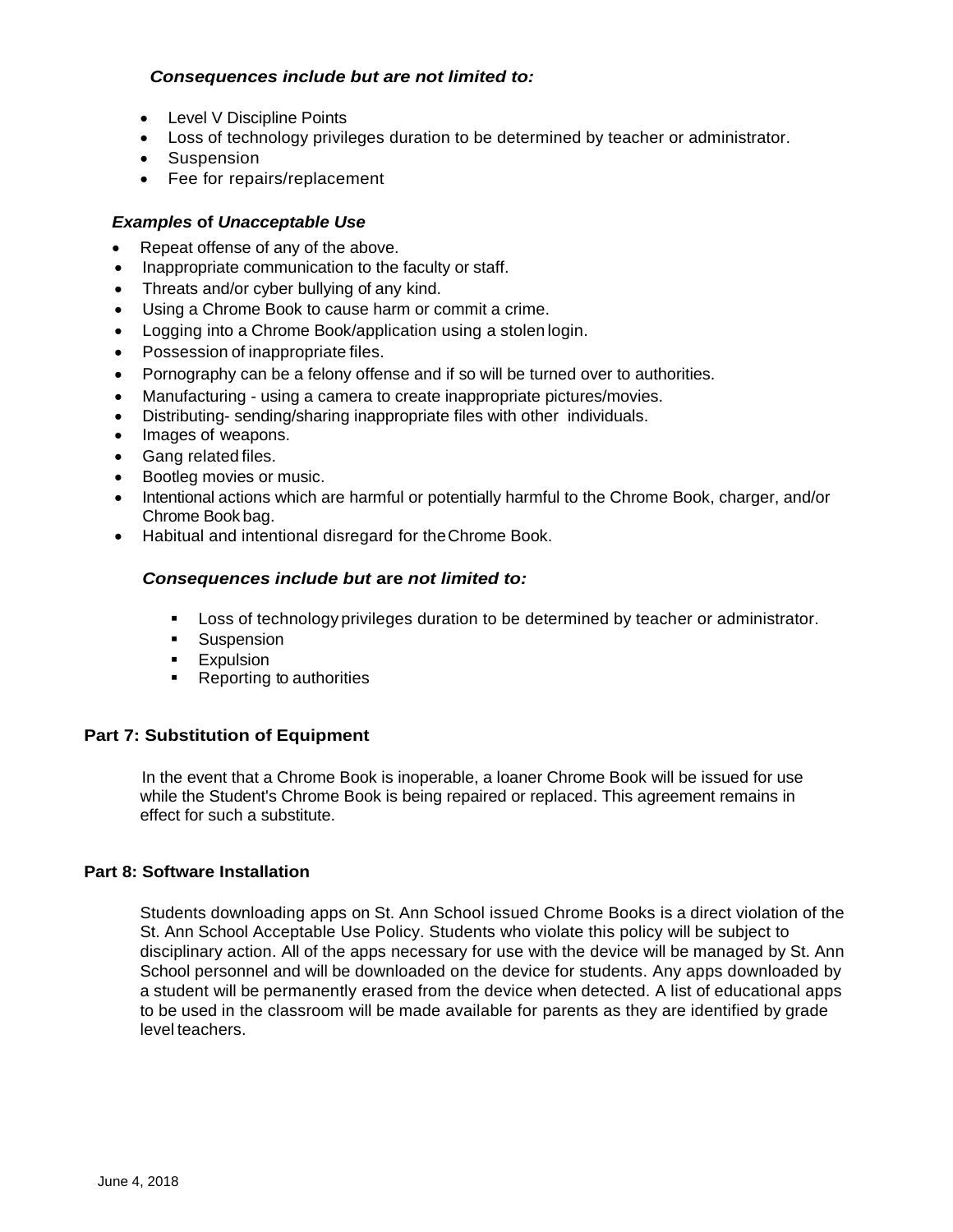### **Part 9: Malfunction, Damage or Loss of Equipment**

Limited student Chrome Book repairs will be covered by Lenovo Services at no cost to parents. In the event that the Chrome Book malfunctions due to a manufacturer defect, contact the School Technology Coordinator immediately.

Willful and deliberate damage or neglect to the Chrome Book will cause St. Ann School to charge parents the full cost to replace the device if necessary.

St. Ann School reserves the right to charge the Student/Parent the full cost of repair or replacement when damage occurs due to gross negligence. Examples of gross negligence are listed in the exclusions section below.

#### **Lenovo Services coverage does not include:**

Failure or damage resulting from misuse, abuse, accident modifications, an unsuitable physical or operating environment or use not in accordance with the product information materials. Products with an altered identification label or from which the identification label has been removed are also no covered under Lenovo Services.

St. Ann School will have access to a limited number of loaner devices for use by students whose device is being repaired or replaced. Students in need of a loaner device will visit the Technology Coordinator for a temporary replacement.

### **Part 10: Printing**

Students may use designated printers as directed by the teachers with permission. However, printing will be limited to those things needed directly for instruction.

### **Part 11: End of Year Collection Procedure**

Equipment will be collected at the end of the school year. The 'equipment' consists of the Chrome Book, power cable/charger, and case. The Chrome Books will be cleaned and repaired over the summer.

### **Part 12: Parent Expectations**

In order for students to experience all the success and benefits that this program can offer, St. Ann School encourages parents to:

- Share in your child's excitement about this great opportunity for learning.
- Learn along with your child as they learn to use this instructional tool the google classroom platform to prepare for their future in the 21<sup>st</sup> century.

St. Ann School reserves the right to amend this document. Future addendums will automatically be binding. Signing this document includes future addendums.